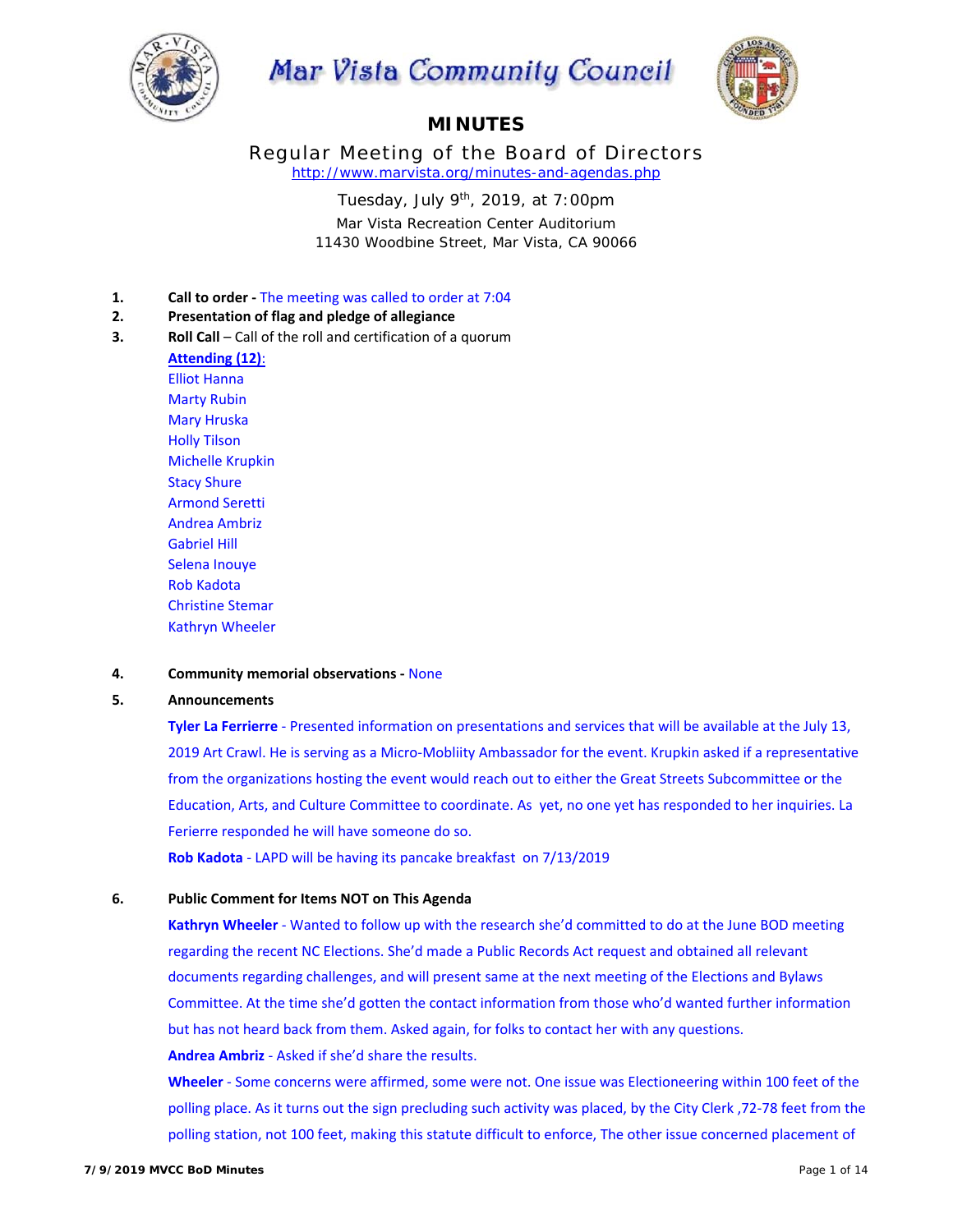election signs. There were inconsistencies in how the regulations regarding this were presented to the candidates and this presents an opportunity for clarifying this protocol for future elections. She added that all the challenges were made by candidates.

**Howard Weisberg** ‐ Discussed the Parking Demand Study that was approved by CD11 last year. A liaison was selected (Alek Bartrousoff) and an MVCC Working Group created. There were 2 meetings held and a Statement of Work presented., and discussions of the project's scope and objectives were under way. At that point CD11 announced that they were not going to proceed with the project because this would be something that would be undertaken by the Dept of City Planning as part of the Community Plan update now under way. Subsequent communications from DCP to the Community Plan Committee revealed that no such study will be undertaken by them, and Dr Weisberg requested that the MVCC continue to advocate for it.

**Kalani Whittington** ‐ Mentioned that she'd read that number of scooters in LA will increase from 4000 to 20000 and that these need to be licensed, taxed and regulated. Also mentioned the health concerns related to the homeless encampment under the 405 and how these pose a risk to s=those (like herself0 with compromised immune systems. Mentioned that she believes that vendor cartels have set up on Sepulveda, Sawtelle and National, and these are competing with local brick and mortar businesses.

**Lenore French** ‐ Added some additional information on the Art Crawl

**7. Ex‐Parte Communications and Conflicts‐of‐Interest** ‐ Each board member shall declare any ex‐parte communications or conflicts‐of‐interest pertaining to items on or related to this agenda.

**Ambriz/Wheeler/Martin Rubin/Michelle Krupkin/Mary Hruska/ArmondSeretti** ‐ Mentioned speaking with Chair regarding committee appointments.

**Elliot Hanna** ‐ Spoke with Holly Tilson regarding funding motions and with all BOD members regarding committee assignments

**Krupkin/Hruska** ‐ Spoke with committee member regarding venue scheduling

**Stacy Shure** ‐ Spoke with DCP, CD11/CD5 and BOD members regarding agenda item 15.2

**Seretti** - Spoke with ~40 stakeholders of Zone 4 regarding agenda item 15.1

**Tilson** ‐ Spoke with BOD members regarding funding motions on the agenda

# **8. Adoption of the Agenda**

**Shure** ‐ Expressed concern as to BOD ability to address item 15.2 as this item has certain time constraints.

**Hanna** ‐ Will ensure that we get to it

**Ambriz** ‐ Moved to suspend agenda and address all item 15 motions before item 11 as CD11 representative needs to leave early, in case these bring up any questions that CD11 can respond to.

Motion Failed (3 ayes, four noes, 5 abstentions)

Agenda adopted without objection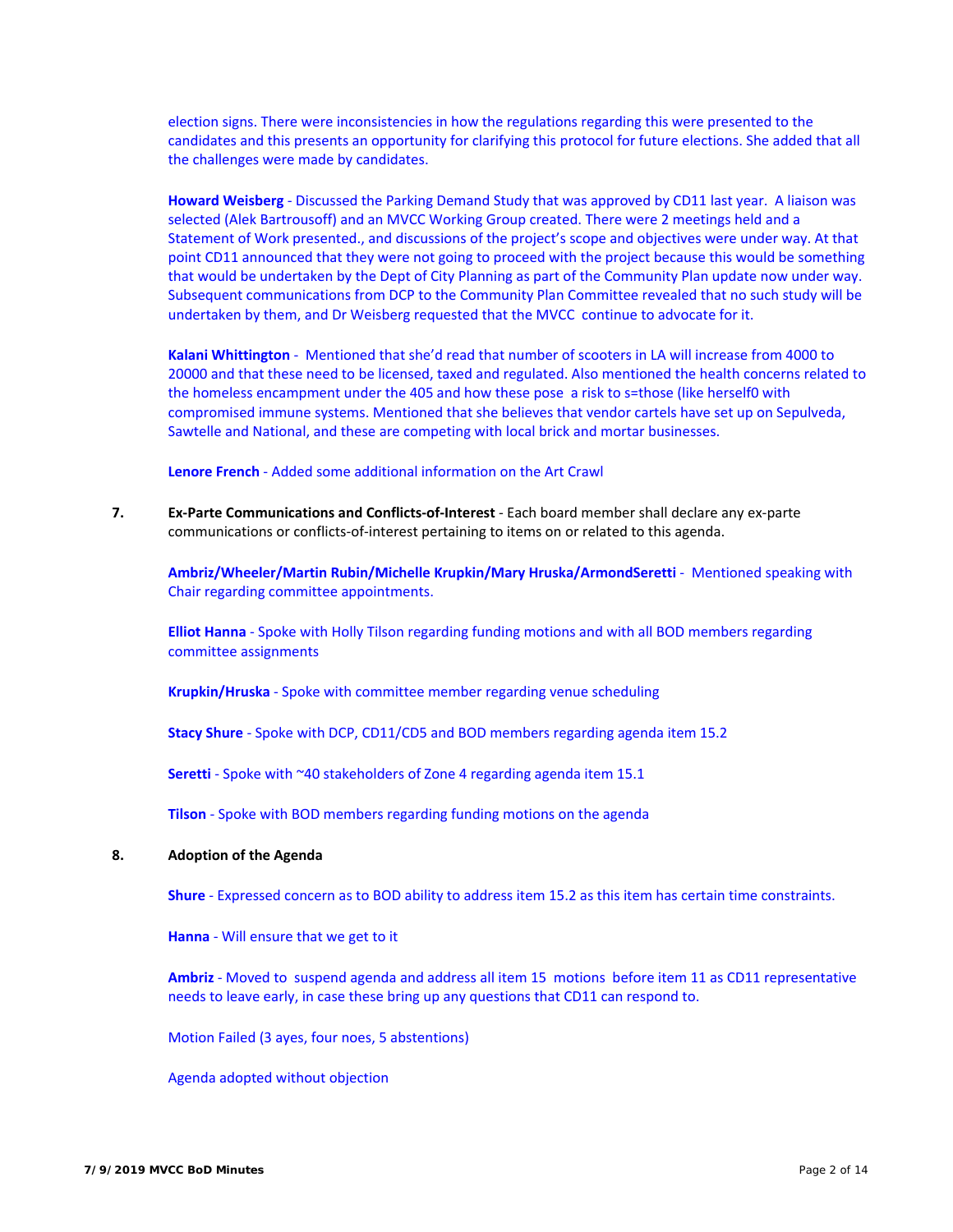**9. Reading and approval of minutes** – Reading and approval of the minutes from the most recent regular meeting(s) of the Board of Directors.

**Wheeler/Ambriz/Shure/Krupkin/Rubin** ‐ Offered corrections

**Gabriel Hill** ‐ Joined meeting at 7:25 p.m.

Motion to approve (**Wheeler/Seretti**) the May 21, 2019 and June 18, 2019 minutes. Approved by unanimous consent.

#### **10. Reports**

#### **10.1. Elected Official and City Department Reports**

**Hannah Levien**/CD11: Announced that she would have to leave early. Other announcements:

- 1) There will be 2 LANOW free shuttle buses at the 7/13 Art Crawl (Sawtelle to Beach). Will have code: RIDELANOW. Remainder of LANOW shuttles will be available that day covering their usual routes for a nominal fare.
- 2) Metro Bike Share bikes will be available as well
- 3) There will be no closures of Venice Blvd. One closure on Wasatch from Venice Blvd to Pacific Ave for a Micro Mobility demonstration.
- 4) Presented one report and three motions regarding Homelessness addressed by CD11. One was a report by Dept of Sanitation regarding new initiatives relating to homeless encampments (HOPE, OHS, CSLA, CARE and CARE+ teams).

# LASAN Homeless Service Initiatives

Second was CF 19-1709 - Pilot program in CD11 to augment the above efforts by LASAN with attendant‐supported restrooms and wash stations.

Third was CF‐14‐0655‐S8 ‐ A request for a report to the City Council by LAHSA on the of effectiveness of Coordinated Entry System (CES) for matching homeless to services

Fourth was CF‐14‐1499‐S7 ‐ An amendment to the motion to include a report to the City Council by LASAN, LAPD and LAHSA on the effectiveness of LAPD assistance with CARE team deployment

Council just signed a contract with the Conservation Corps (Under LASAN) to augment services such as pothole repairs, graffiti removal, improving TAT on such services.

CD11 Campaign Finance Reform Motion was passed by the City Council before recess.

**Shure** ‐ Thanked Levien for assistance with Land Use issues

**Hruska** ‐ Thanked Levien for assistance in repaving Mountain View between Stanwood & Indianapolis

**Vanessa Serrano** ‐ July 3030 Homelessness Liaison Meeting, City Hall, Controller's Room 6:30‐8:30

Three Election Feedback Sessions will be presented by DONE and the City Clerk: Dates ‐ July 30, July 31 and Aug 1 from 6‐9 PM

Currently accepting By‐Laws Amendments until April 15, 2020

Hanna - Asked about updated DONE contact info training for new board members.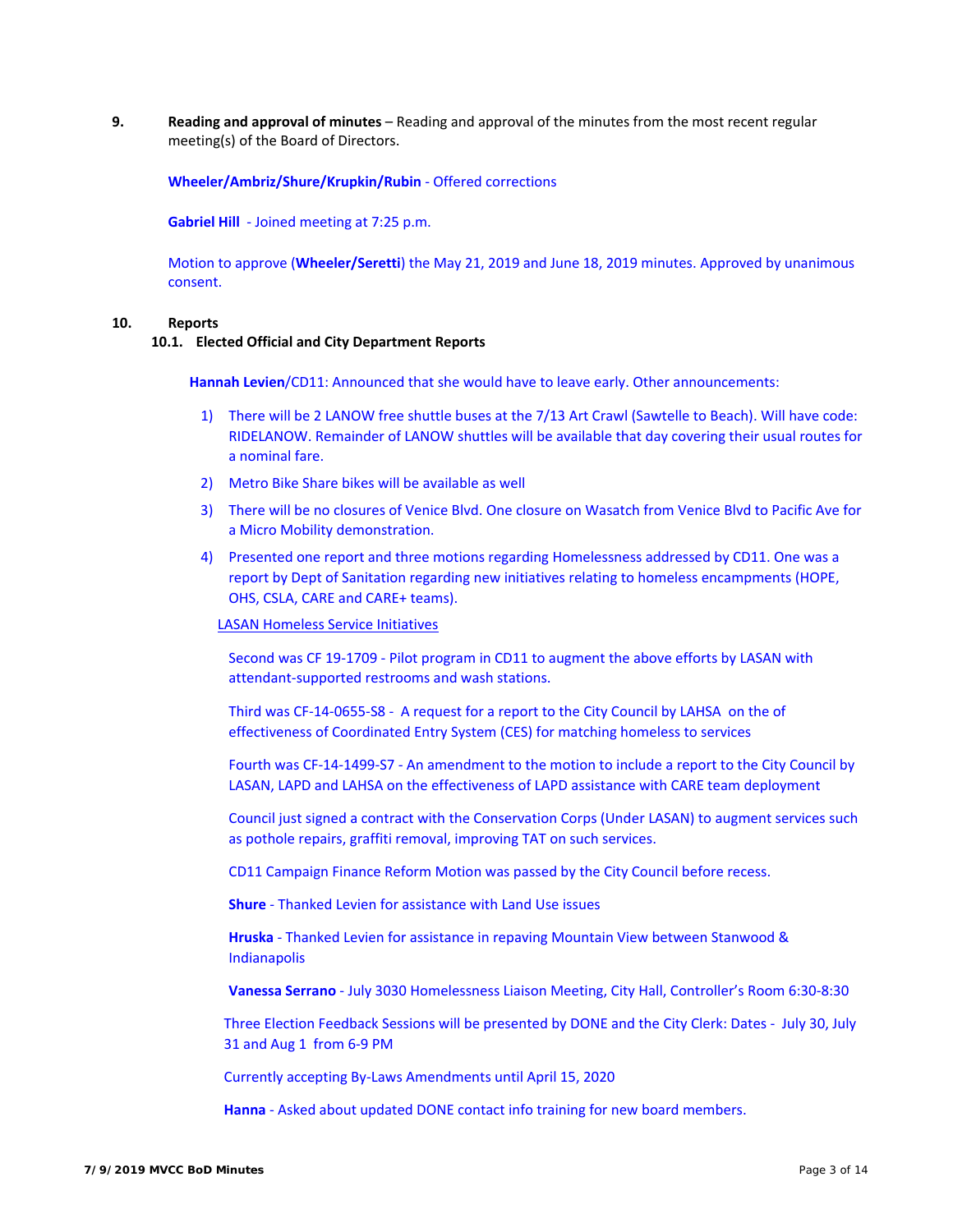**Serrano** ‐ Responded that DONE is a bit behind on this due to the elections' overlap with the department's rolling out of its new Cornerstone certification program

**Gabriel Hill** ‐ Asked if there is any update on status of certain candidates' violations? Vanessa responded that some letters of reprimand were issued but no candidates were disqualified. Suggested that anyone with recommendations on how the process can be improved attend one of the aforementioned Election Feedback Sessions.

**Hill** - asked if the violations would be posted on the DONE website. Vanessa responded no, that the City Clerk handles all of that.

**Ambriz** ‐ Asked what other NCs have done with regard to election violations. Serrano responded that they are moving forward.

**Seretti** - Referencing a comment made at the June BOD meeting, asked if DONE sponsors any conflictresolution workshops. Vanessa responded that DONE has a list of providers that provide this service, but it must be funded by the individual NC.

Short discussion followed on possibly scheduling a BOD to address conflict resolution by the BOD itself.

# **10.2. Officer Reports**

**10.2.1. Chair** – Elliot Hanna – No report

**10.2.2. 1st Vice‐Chair** – Marty Rubin – No report

**10.2.3. 2 nd Vice‐Chair** – Michelle Krupkin ‐ Dealing with committee scheduling. Looking forward to the meeting with the committees in order to be able to work more seamlessly with venues and reaching out to more venues in Mar Vista.

**10.2.4. Secretary** – Mary Hruska ‐ Reviving the areas on the website where motions have been posted. Also, trying to find a way to post and redisplay all the documentation and links the community planning committee has in one localized area as opposed to attachments.

**Kadota** ‐ Asked if new MVCC emails have been updated. Chair responded that new Board emails that have been submitted to him by board members have been sent to the Web Corner for activation.

**10.2.5. Treasurer** – Holly Tilson ‐ Everyone received a treasurer report. MVCC received \$42K this year. Everyone will receive whatever their carryover was, up to \$10K. MVCC's carryover wasapproximately \$7.5K. It also received a check of approximately \$2.9K from the insurance company for the stolen property. These additional funds will be available after August 1st, after which the budget will be revised to include these funds. A budget revision will be submitted in either August or September. Explanation regarding funding items:

**Kadota** ‐ Asked the amount of the insurance payment. Tilson/Hanna responded between \$2,800 and \$3,000

- i. 12.1 is a place holder, not being revised yet.
- ii. 12.2 is the approval of the MERR and, for information, there has to be a board action certification (BAC) which are the forms the are filled out when they go to fund items. They are uploaded to the city site.
- iii. 12.3/12.4 are payment they couldn't make with city funds during the lockout period where the checkbook/credit card couldn't be used.12.5.1/2: The city requested a separate motion when they have to reimburse people. An additional motion must be submitted. Only board members can be reimbursed and only up to \$1,000/fiscal year. If you use your private credit card, it has to be a pre‐approved expense with original receipt and bank card statement.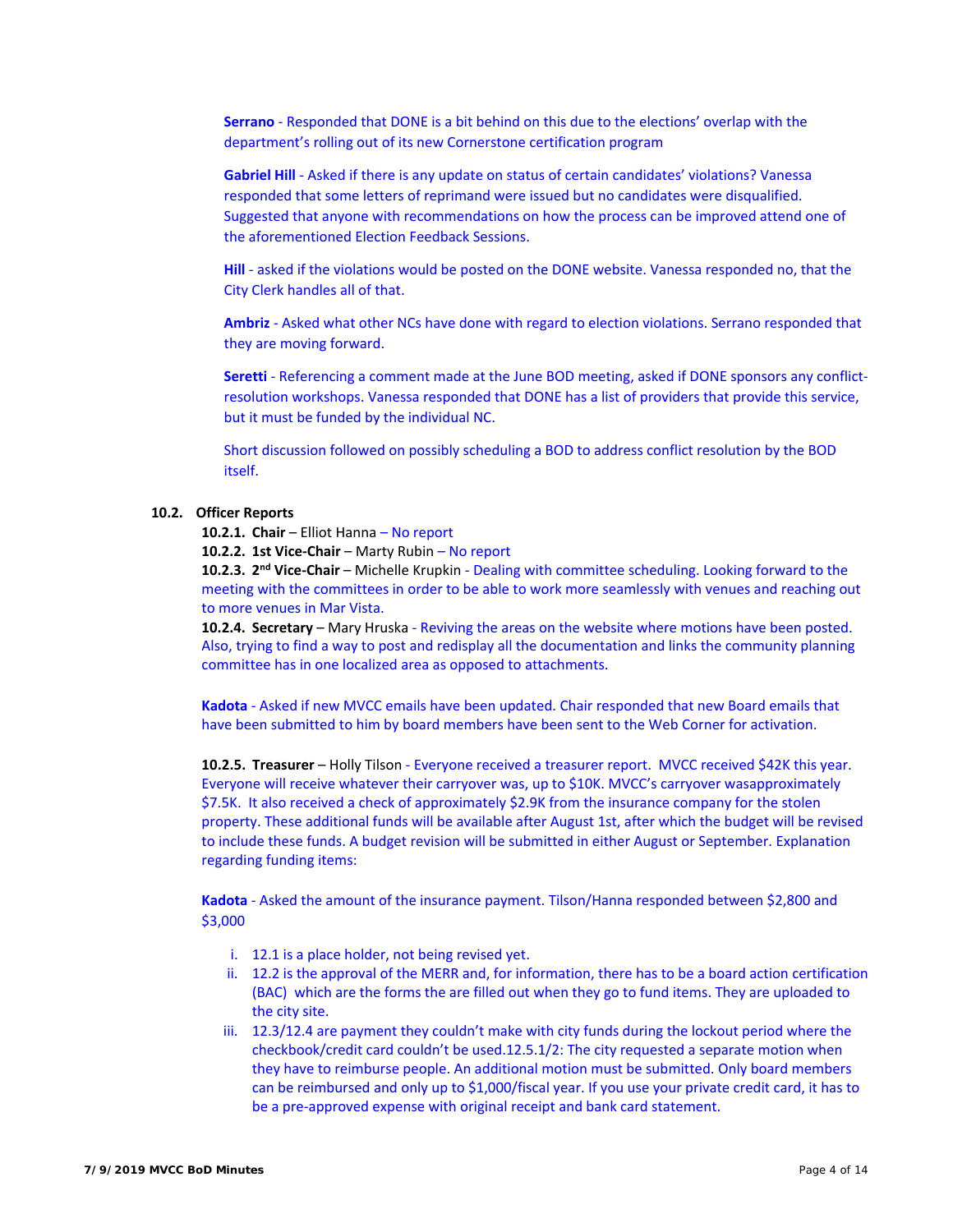- iv. 12.6 is for business cards. For the past three years, we have only purchased business cards for board members. This was added to the motion for committee of chairs who are not board members.
- v. 12.7 is a meeting that should be from last year's budget, but couldn't be paid there had to be another motion to pay it.
- vi. 12.8 is the appointment of financial officers for which the city requested a separate BAC. To vote, all members must complete ethics and funding training. The funding training is now every two years, as opposed to indefinitely. Training can be found on LACity.org.

#### **10.3. Zone Director reports** –

10.3.1. Zone 1 – Stacy Shure - The Westside Village Homeowners' Association is going to arrange a non-PLUM meeting with the developer for the development at Palms and Sepulveda at the suggestion CD5's Land Use Deputy's suggestion. Not optimistic regarding the outcome. Three more developers have filed for Overland. One of these is Oakmont in addition to the 2 they have pending. St. John's church will be a safe haven parking lot for the homeless. They are working out the technicalities now. October  $3^{rd}$  is the emergency preparation fair at St. John's church at 6:30 p.m.

**10.3.2. Zone 2** – Marty Rubin – The North Westdale Neighborhood Association hosted Councilmember Mike Bonin on June 26<sup>th</sup>. He gave a 20 min PowerPoint presentation and received questions and comments for the following hour. The new members of the MVCC Board introduced themselves at the start of the meeting. Opportunity for BOD to communicate with Z2 residents afterward. BSS started work on large "dip" on Barrington btwn Brookhaven & Sardis and on June 25. Primo's doughnuts, a Z2 institution will hold their 63<sup>rd</sup> anniversary celebration on Aug 3, 9-Noon. SMO is currently closed completely for a few days to facilitate removal of parts of its now defunct runway. Will also be closed, for the same purpose, for a few days in August.

**10.3.3. Zone 3** – Mary Hruska ‐ Announced the Stanwood/Indianapolis intersection was paved for the first time in twenty years. She has been working with stakeholders on Grandview as far as working with North Venice Little League to discuss some changes they want to make to the ball‐field.

**10.3.4. Zone 4** – Armond Seretti – Regarding dirt alleys : Over 40 people have complained about needles in their backyards, people carrying weapons, and residents being terrorized by persons using these alleys. Has been working Captain Morrison, of Pacific Division, on trying to find solutions to these issues and how to move forward to keep the neighborhoods as safe as possible, while respecting everyone involved's humanity.

**10.3.5. Zone 5** – Michelle Krupkin – Provided an updated on a shooting on June 24 on Grandview and Washington. Also, there was a fatal accident on Venice and Grandview on July 5 at 2 AM in which the car hit a pole. Driver was killed. Z5 is looking forward to Venice Art Crawl.

**10.3.6. Zone 6** – Holly Tilson – Received a few calls about the growing homeless encampments, which are filtering down on the south side of Venice, between Centinela and Wasatch, near the adjacent commercial strip there. Also, because of the large parkways on the northern of Z6 they seem to be attracting people who are putting up tents there. One constituent called and saw fire-trucks randomly parked in places. All seems quiet.

#### **10.4. Committee Reports** – None

#### **11. Special Orders**

**11.1. Airport Modernization Project** – Brief presentation from Anna Kozma of JKH Consulting Services for the purpose of providing an update on the Automated People Mover and associated efforts getting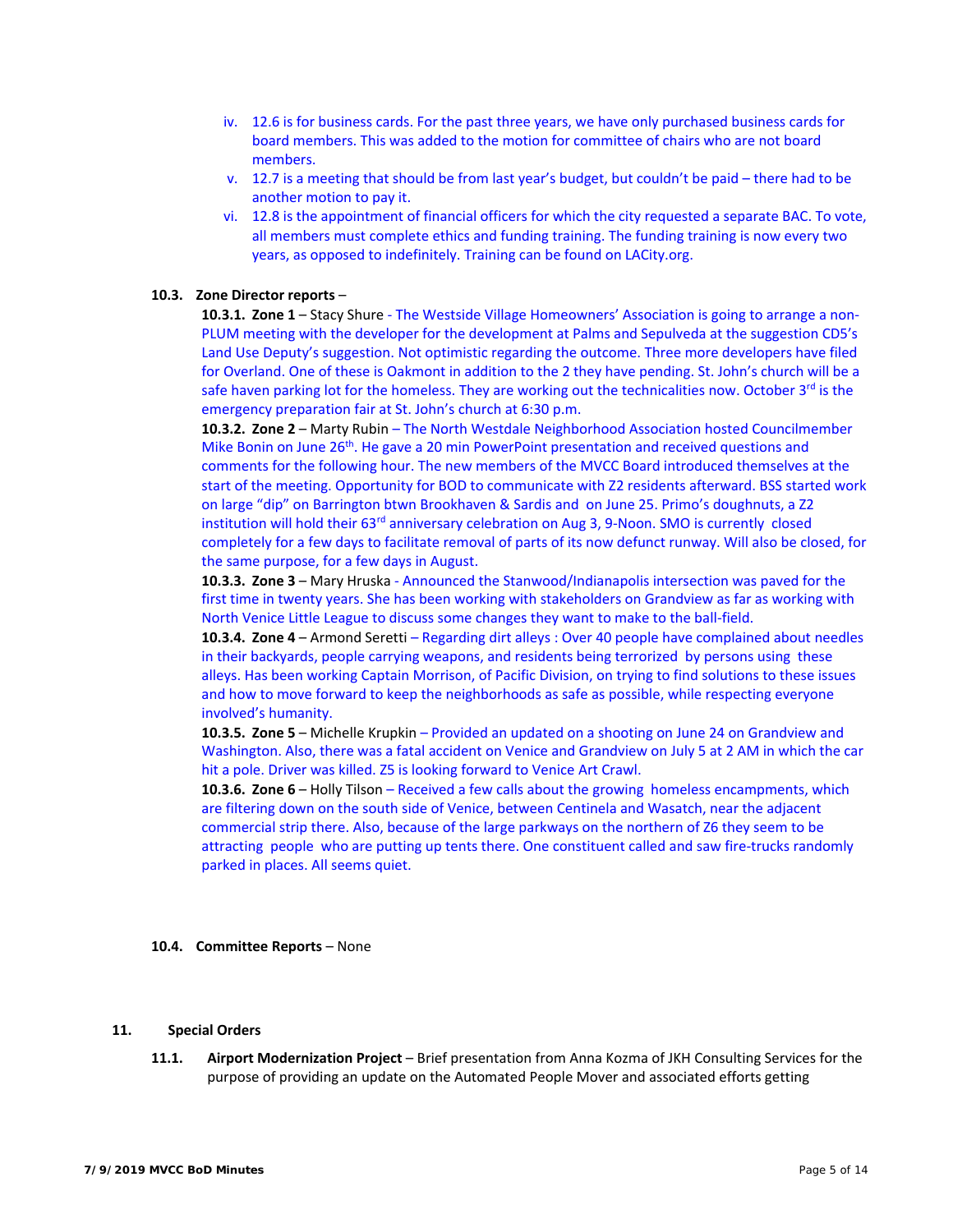underway at the Los Angeles International Airport. – Anna Kozma of JKH Consultants not in attendance. Postponed to August meeting**.** 

**11.2. Committee appointments for FY2019‐2020** – Discussion and possible action regarding committee structure and appointments for committee chairs/co‐chairs/vice‐chairs for FY2019‐2020.

Hanna - Committee structure is similar to last year's. Same top-level Committees as well as the one non-MVCC committee, the CD11/LADOT Liaison Committee. Same for WRAC. And Budget Advocates. MVCC can appoint board members to attend these, but they do not operate under DONE rules.

Tried to find a spot for everyone. Announced appointments. These will be approved via a vote by the board, but can be modified at a later date.

#### **Public Comment**:

**Whittington** ‐ Expressed appreciation to all who have volunteered on these committees, and suggested that MVCC swag (including a whistle, which is quite useful in an earthquake) be continued.

**Rose Boulos** ‐ Stakeholder since 1994 and mentioned that she'd responded to an email regarding participating in MVCC committees and responded that that she would very much like to work on the Homelessness Issues Subcommittee, and would like to request, once again, to be considered. Hanna responded that, with the exception of Exfin, anyone who attends a committee is a member of it and encouraged her to attend

**Ken Alpern** ‐ Mentioned that structure of committees doesn't reflect the division of labor within them. The direction of a committee is determined by those who attend. Today is not an end but the beginning.

**Tyler La Ferriere** ‐ Suggested Gabriel Hill as co‐chair of Mobility

#### **Board Discussion**:

**Wheeler** ‐ Thanked Chair for her assignment and especially for the creation of a renters' sub‐committee for Outreach. Looks forward to working with its co-chairs to improve MVCC outreach to renters. Needs everyone's participation.

**Hill** - Asked chair to explain the individual responsibilities of the committee chair, co-chair, 1<sup>st</sup> vice chair and  $2<sup>nd</sup>$  vice chair. Hanna responded that 1st and  $2<sup>nd</sup>$  vice chair designations are simply numerical. The criteria used for the selection of co-chairs was persons that have demonstrated that they work well together. Explained that he had previously used the model of making everyone on committees a cochair however this was not successful on several committees and so he used a different model for the committee structure this year.

**Hill** - Expressed displeasure at his designation within his assigned committee. Stated that he had previously been a co-chair and should remain one. Hanna responded that he had moved to a different model for committee assignments this year, that the committee assignments, per the By-Laws, are the discretion of the chair, and encouraged him to vote against them if he feels this way.

**Rubin** ‐ Raised point‐of‐order, and called the question. Seconded by Tilson

**Ambriz** ‐ Moved to appeal the motion.

**Hanna** - informed **Ambriz** that a motion for the previous question (Call-the-Question) was not debatable.

Motion fails with only 4 Y (2/3rds required)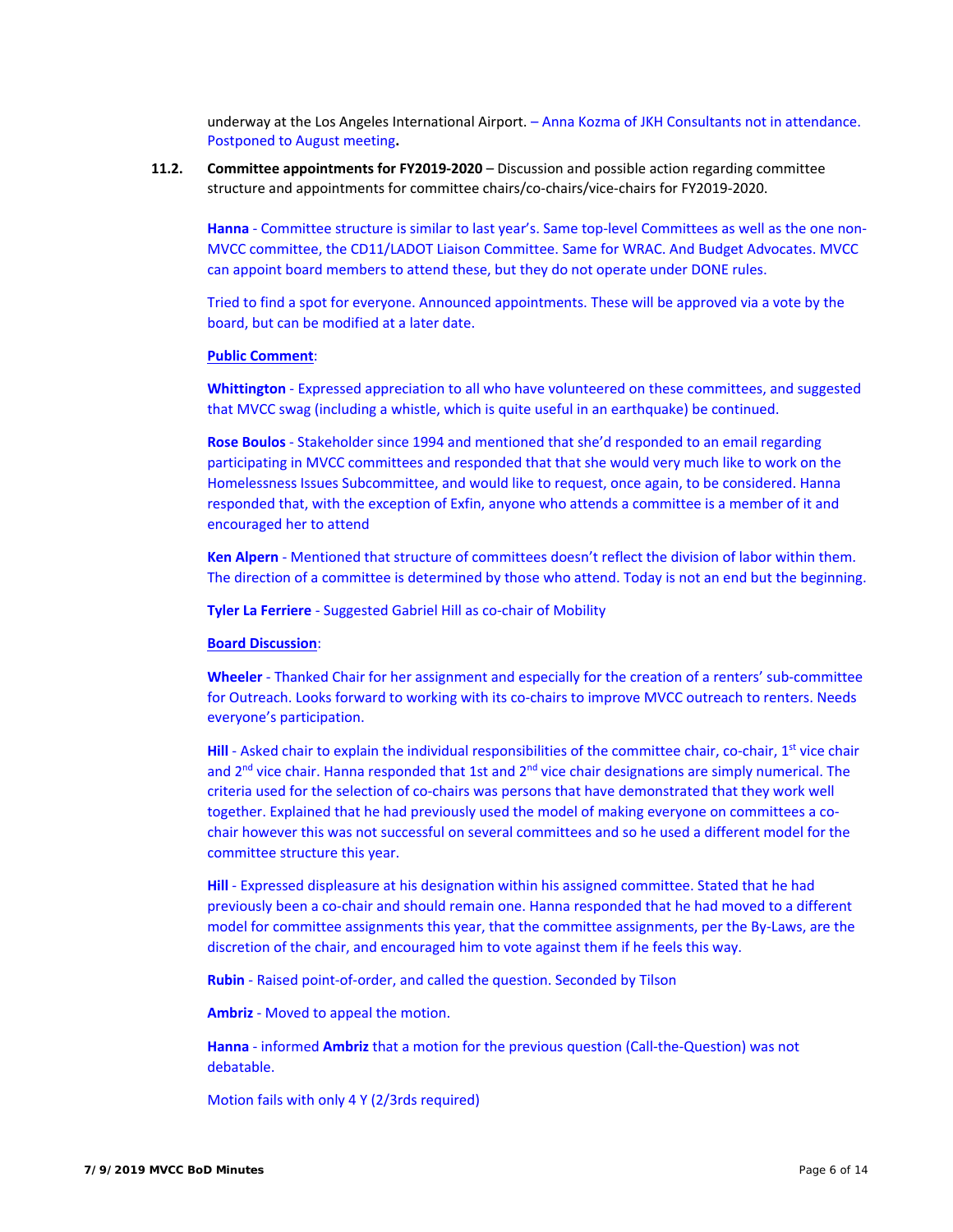Ambriz - Suggested that all committee assignments be co-chairs. Will make motion to that end if necessary, but suggesting it now.

**Krupkin** ‐ Stated that, based on the previous year's committee efficacy, she felt that committee structure should be merit‐based.

Verbal altercation ensued between **Hill** and **Rubin** leading **Serrano** to suggest a recess.

BOD recessed at 8:30 p.m. for 5 min

Meeting resumed at 8:35 p.m.

**Wheeler** ‐ Felt that the change from Co‐Chair to Vice Chair is not a demotion. All committee members need to work as team, and the individual titles are merely a way to streamline the workflow.

**Selena Inouye** ‐ Thanked chair for her appointment and mentioned the LA Neighborhood Council Coalition and that no one was appointed to go to this meeting. She also took the time to research the Sustainability Alliance, and it covers a lot of issues around water and power, that falls under the purview of the Transportation and Infrastructure Committee and would like to be appointed as the alternate person to this group. **Shure** responded that she's been attending these meetings and all have focused on planning recently, however she's glad to appoint **Inouye** as alternate.

#### **Tilson** ‐ Echoed **Wheeler**'s remarks

**Ambriz** ‐ Wanted to reiterate her previous suggestion regarding committee structure. Noted that three newly elected individuals are in vice chair positions while incumbents are not. Also noted T&I chair is not a board member. Suggested it be done in the spirit of equity.

**Rubin** ‐ Apologized for his previous behavior, and recommended a less emotional approach. Praised Chair's experience and efforts and suggested that the changes in committee structure are designed to facilitate the workflow of the committees, which had been stymied in some committees last year. He stated that he saw no ill will in the committee assignments.

**Seretti** - Suggested that individual committees could create their own titles and submit for BOD approval. Hanna thanked him stated that that's generally not how it's done.

Hill - Stated since all BOD members were elected, they should all have equal responsibility on committees. Doesn't feel that this is the best structure for people who got elected.

**Shure** - Stated that all previous points are valid; that committee assignments are not necessarily reflective of a lack of confidence or of having been elected. Speaks more to individual involvement and knowledge that people bring. Many valued persons working on committees are not elected. Does not feel that one has to be elected to the board to hold a leadership position and do the work of a committee. Mentioned last year's appointments that were unsuccessful and requested the Chair keep open lines of communication with committees regarding reorganizing the current assignments based on need and performance. **Hanna** agreed to do so.

**Ambriz** ‐ Mentioned that Community Plan has only a chair. Stated that that was one of her committee choices and she would like to be considered as co‐chair, to being a different perspective. Shure responded that she's still a co‐chair of the committee. **Hanna** responded that he is willing to consider changes in committee assignments, but at a later date.

Kadota - Suggested Hill as co-chair of Mobility Committee. Hanna responded that he will consider changes, but at a later date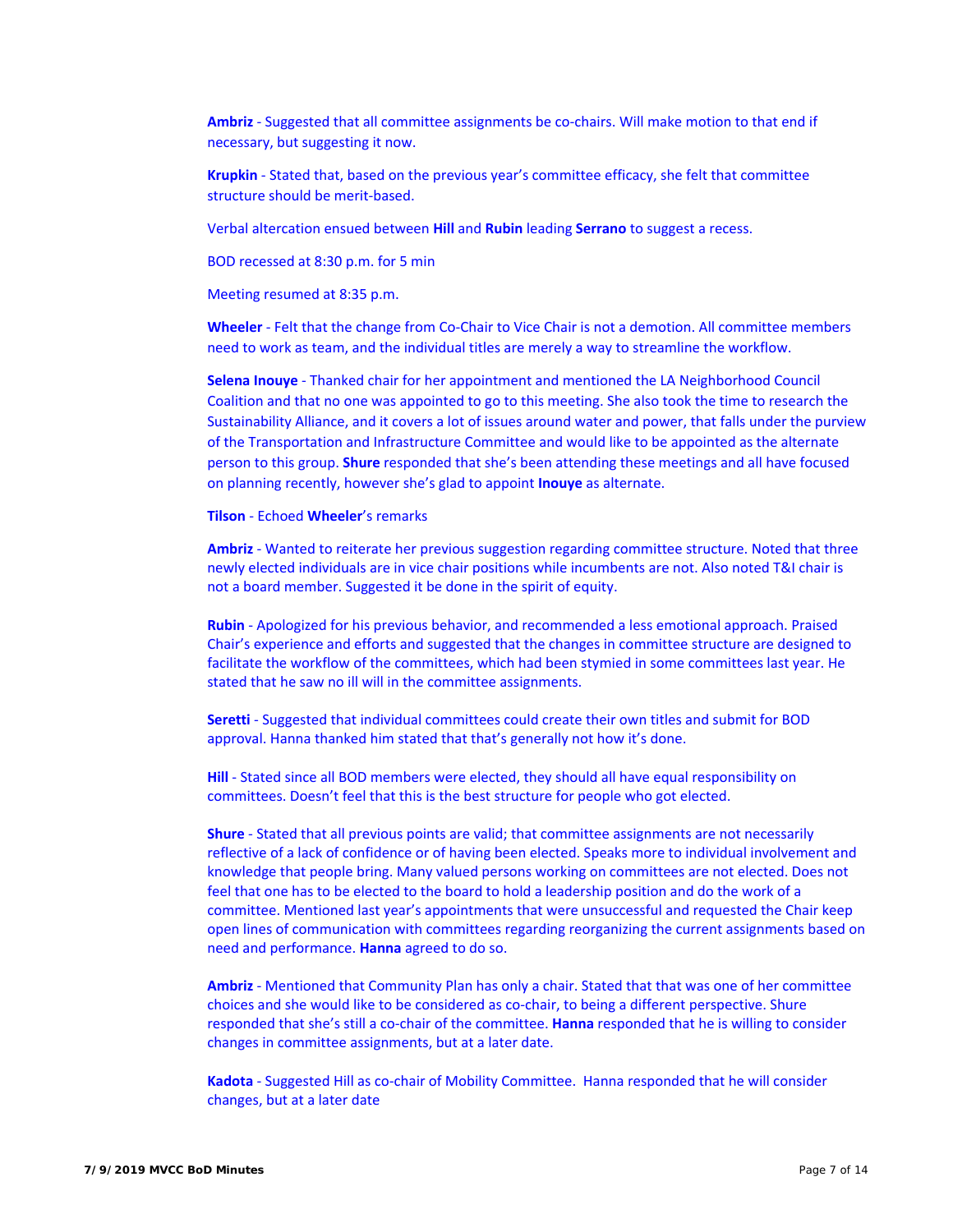**Seretti** ‐ Moved to approve the appointments (called the question). Seconded by **Wheeler**

**Ambriz** ‐ Moved to appeal the motion.

**Hanna** - Stated that a motion for the previous question (call the question) is not debatable and cannot be appealed.

**Ambriz** ‐ Asked to consult Rosenberg's Rules of Order.

**Hanna** ‐ Stated that **Seretti**'s motion is in order and, as such, a vote would immediately ensue. Asked **Ambriz** if she wished to appeal the ruling of the Chair.

**Ambriz** ‐ Stated that she wished to appeal the motion to vote on the committee assignments

**Hanna** ‐ Stated that her motion is out of order, and that **Ambriz**'s option is to appeal the ruling of the Chair that Seretti's motion is in order, not to appeal **Seretti**'s motion to vote on the assignments.

**Ambriz** ‐ Responded no, that she's moving to amend **Seretti**'s motion and adopt the motion with an edit making all the committee positions co-chairs.

**Hanna** - Chair rules the motion out-of-order because the bylaws provide that the Chair designates the committee appointments, which are approved by the Board but not amendable by the Board.

**Ambriz** ‐ Stated that, "for the record, the motion is in order house members. I would like for us to consider this. If this is the Chair's decision that is separate from the Council. The Council is allowed to take a vote on a motion that is made."

**Hanna** ‐ Stated that that is incorrect and the motion in question is that made by **Seretti**, with a second by **Wheeler**, to approve the appointments of the chair

Vote was then taken:

- o Ayes ‐ Tilson, Serretti, Stemar, Shure, Hruska, Krupkin, Rubin, Wheeler, Inouye
- o Noes ‐ Hill, Kodota, Ambriz
- o Abstentions ‐ Hanna

The motion to approve the appointments of the Chair passed with nine ayes, three noes, and one 1 abstention

**11.3 Revisions to Standing Rules** ‐ Discussion and possible action regarding revisions to the Standing Rules recommended by the Elections & By‐Laws Committee in May, 2019.

**Hanna** - These came from the Elections & Bylaws Committee about a month before elections so there was no time to look them over, and I feel the new Board needs to look these over and come back with a proposal.

#### **Public Comment**:

**Robin Doyno** ‐ Stated that standing rules should not be adopted until bylaws are revised.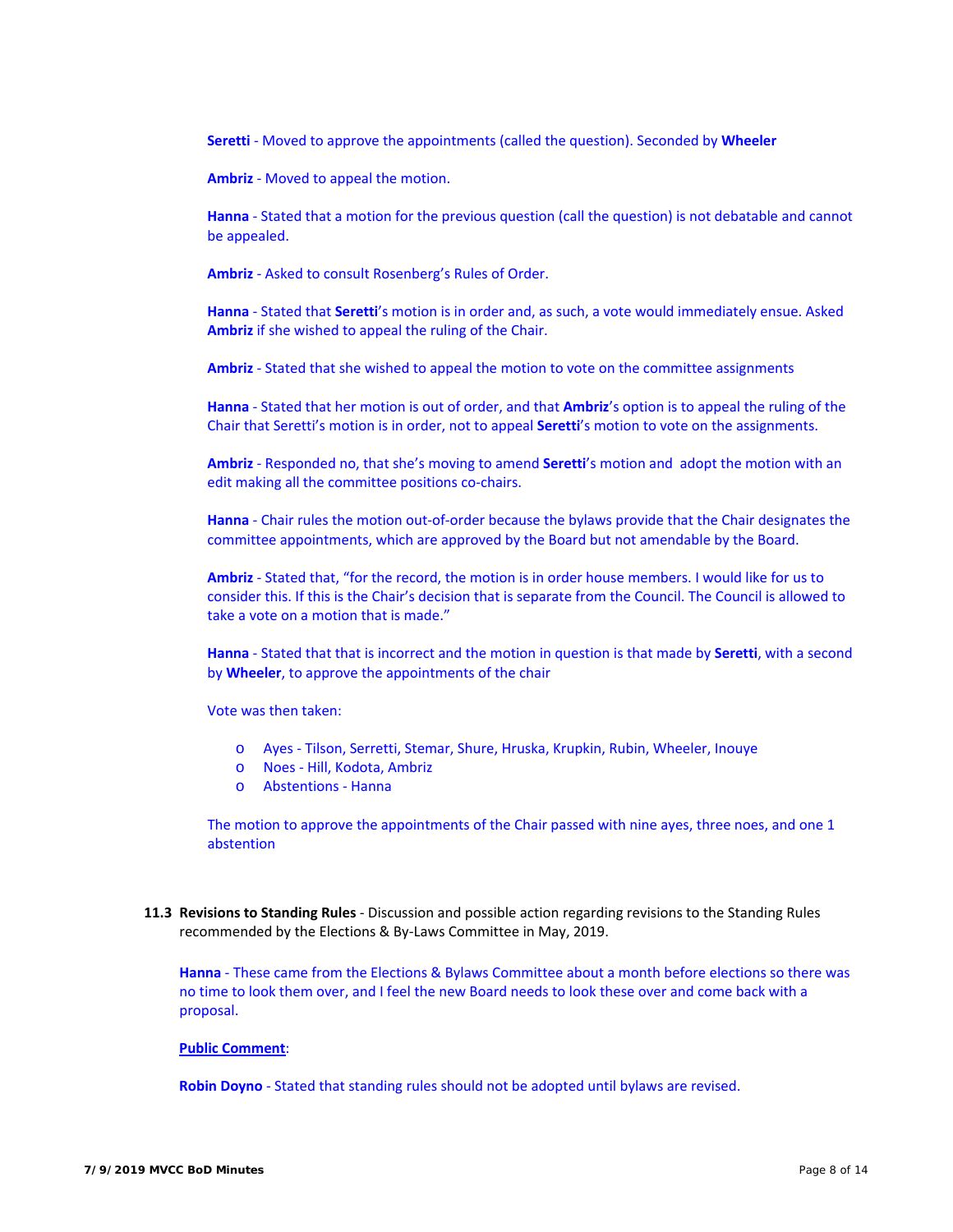Wayne Wheeler - Was concerned that there would be a vote tonight, and was concerned given that there are still issues that need to be addressed. Is relieved to hear that this is not the case.

Alpern - Suggested that maybe there should be some elaboration on 11K, to the effect that only the Chair can speak for the BoD. Elaborate on empowerment vs responsibility.

Whittington - Urged the BoD not to get bogged down in over-analysis/paralysis

#### **Board Discussion**:

**Kadota** ‐ Mentioned the importance of a board retreat for the distribution of Rosenberg's Rules of Order, the bylaws and standing rules o that there is common ground before we adopt any new rules. Pointed out 13B, the Neighborhood Council Code of Conduct. This is the biggest change in our Standing Rules and also a positive change, and the BOD needs to become familiar with all of these before moving on the changes.

**Wheeler**‐ questioned whether BOD considering this a Brown Act violation since there's no documentation that the Elections/Bylaws Committee had completed review. **Hanna** responded that it did come back to the BOD as a Director's Motion, so it is in order.

**Wheeler** ‐ Stated that numerous changes and the BOD should have the opportunity to review. Thinks it should be tabled.

Seretti - Made motion to table the item. Hanna suggested modifying the motion to sending them to go ExFin as Standing rules are largely about how BOD conducts business.

**Kadota** ‐ Thinks it's significant enough that it should back to Election & Bylaws

**Inouye** ‐ Mentioned that she had been a stakeholder participant in the previous review process and would like to make a motion to send it back to Election & ByLaws. There should be an opportunity for the new board to look at this and the changes therein.

**Hanna** ‐ Requested that this motion have a due date.

**Inouye** - Deferred the due date to the new Chair and Vice-Chair of Elections and Bylaws. Moved to commit Standing Rules back to Election & Bylaws.

#### **Public Comment**:

**Adriana De La Cruz** ‐ Recommended BoD table the Standing Rules and send to Elections/Bylaws

**Alpern** ‐ Hopefully we can streamline and prioritize them.

**De La Cruz** ‐ Sending Standing Rules back to E&B would give the new chairs the respect of directing the process and allow for transparency.

#### **Board Discussion**:

**Rubin** ‐ Stated that he is not an authority on Standing Rules. His understanding of Standing Rules is that they are designed to facilitate how the BoD conducts business. As such advocates for Standing Rules to go to ExFin for review. This would be quicker than going to E&B.

Kadota - Given the nature of voting in ExFin - only the ExFin Committee members vote - there would be greater opportunity for participation if they go the E&B. ExFin can also review but the yeoman's part of the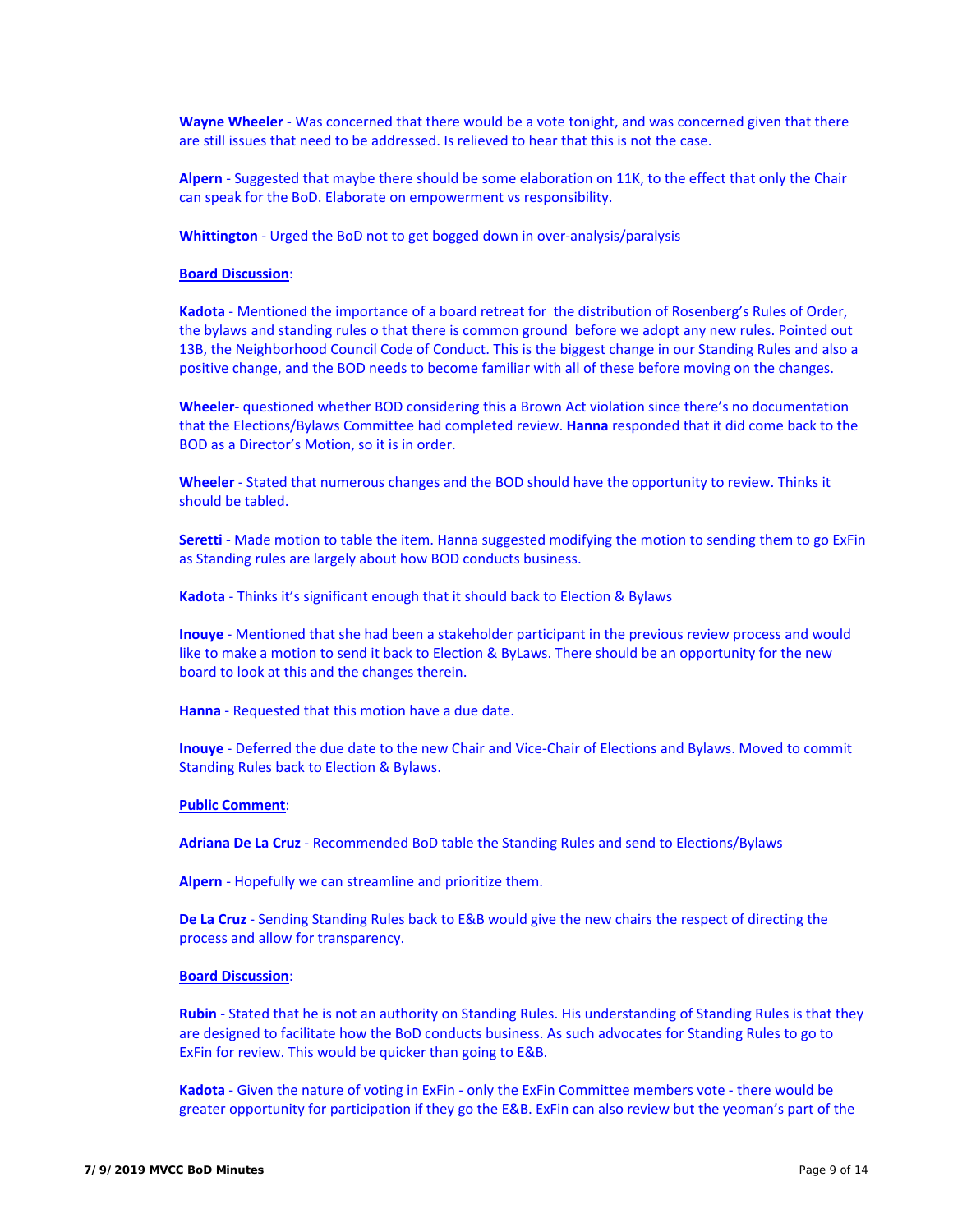work should be done in E&B. Would also amend the motion to come back to the BOD no later than the September meeting. Motion was seconded by **Seretti**.

**Public Comment**‐ None

#### **Board Discussion**:

**Wheeler** ‐ Unclear which committee the rules are being remanded to.

**Hanna** - Explains that the Code of Conduct is a new addition, and agreed that people should have the opportunity to review this. Other revisions are removal of the Tent Policy, which is a Policy, not a Standing Rule. There will be 3-4 "packages" the sum total of which is the current version of the Standing Rules with policies and the addition of the Code of Conduct.

**Wheeler** ‐ Time frame seems too short

**Tilson** ‐ Two meetings might not be enough but, if we don't finish, at least we have a reason.

**Hanna** ‐ Not having a time stipulation wasn't a productive way to do things last year. Didn't get results back until ten months later.

Vote to remand the Standing Rules to Elections & by‐Laws with to amendment to include report back date of September, 2019. The motion passed by a vote of eleven ayes and two noes.

**12. Consent Calendar – The Consent Calendar is reserved for items deemed to be routine and non‐controversial. Any board member may pull an item or items for further discussion.** 

> **Public Comment** ‐None **Board Discussion** – None

Motion to approve by **Hruska**, seconded by **Wheeler**. Approved by unanimous consent

- **12.1. [FUNDING][ExFin] Revisions to FY2019‐2020 (if required)**  Discussion and possible action regarding revisions to the FY2019‐2020 budget. – No action taken
- **12.2. [FUNDING][ExFin] Approval of Monthly Expenditure Report**  The Mar Vista Community Council approves the Monthly Expenditure Report for June, 2019
- **12.3. [FUNDING][Tilson] StorQuest payment**  The Mar Vista Community Council approves an expenditure in the amount of \$461.00 for the month of June, 2019 for storage locker rental at StorQuest.
- **12.4. [FUNDING][Tilson] MailChimp payment** ‐ The Mar Vista Community Council approves an expenditure in the amount of \$27.00 for the month of June, 2019 for the MailChimp e-mail service.
- **12.5. [FUNDING][ExFin] Board member reimbursements** 
	- **12.5.1.** The Mar Vista Community Council approves a reimbursement in the amount of \$461.00 to Elliot Hanna for the StorQuest payment for June, 2019 (see 12.3).
	- **12.5.2.** The Mar Vista Community Council approves a reimbursement in the amount of \$27.00 to Elliot Hanna for the MailChimp subscription payment for June, 2019 (see 12.4).
- **12.6. [FUNDING][ExFin] Approval of business‐card expenditure** ‐ The Mar Vista Community Council approves an expenditure not to exceed \$1,000.00 for business cards for new board members and committee chairs/co‐chairs/vice‐chairs.
- **12.7. [FUNDING][Tilson] Room rental expenditure** ‐ The Mar Vista Community Council approves an expenditure not to exceed \$25.00 for room rental at St. Andrew's Lutheran Church for the June, 2019 Board of Directors' meeting.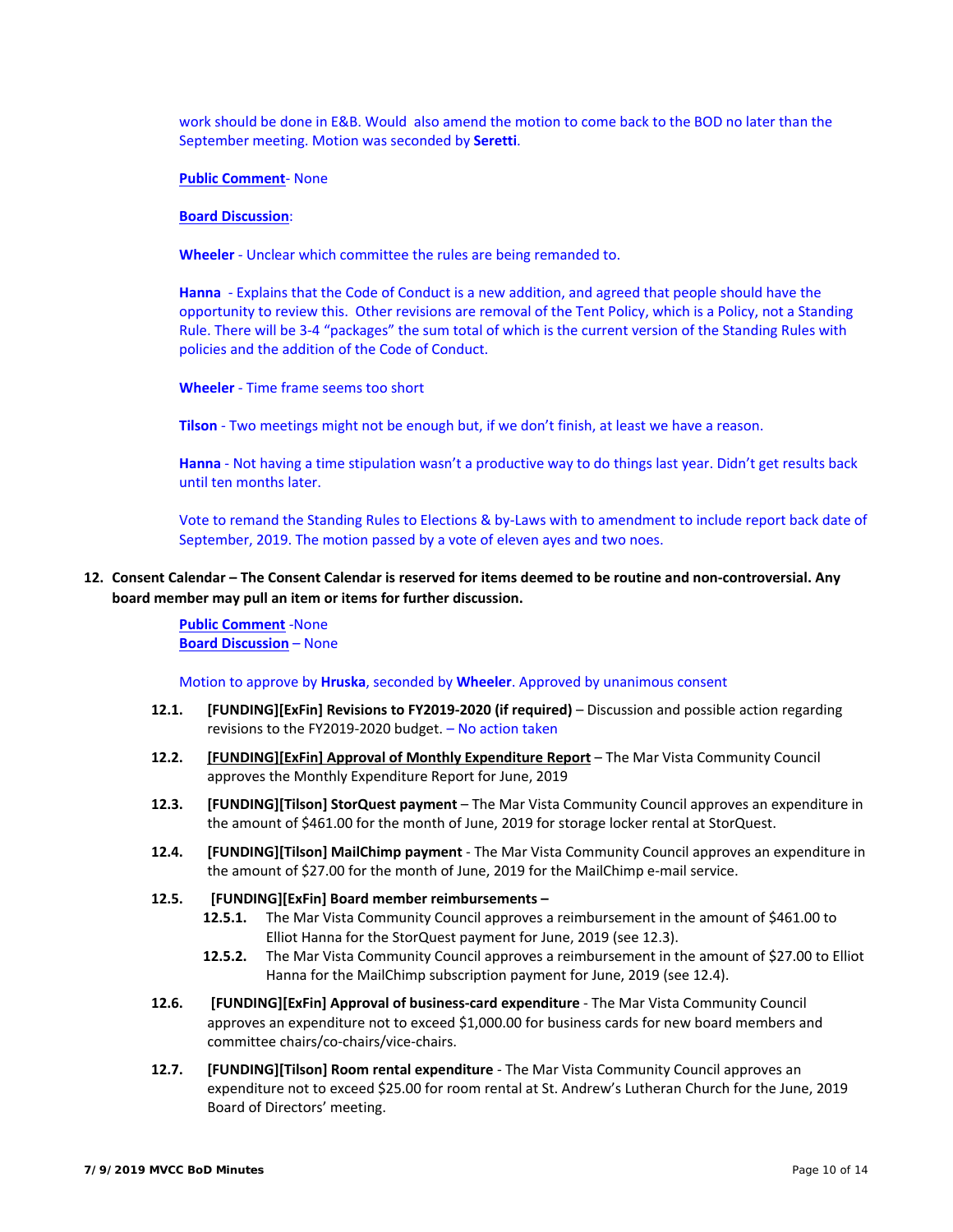**12.8. [FUNDING][Tilson] Appointment of financial officers** ‐ the Mar Vista Community Council reaffirms the following financial officers (previously approved/ratified at the 6/18/2019 Board of Directors' meeting as part of the FY 2019‐2020 Administrative Packet): Card Holder‐Elliot Hanna, Chair; Treasurer‐Holly Tilson; Second Signer‐Martin Rubin, First Vice‐Chair; Alternate Signer‐Michelle Krupkin, Second Vice‐ Chair.

# **13. Excluded Consent Items** – None

**14. Unfinished Business and General Orders** – None

 **Hruska** made motion to move up to move up item 15.3 to before 15.1. Seconded by **Wheeler**. Motion approved without objection

# **15. New Business**

**15.3. [ADMINISTRATIVE][Shure] Participation in the Neighborhood Council Alliance for Sustainability** – Discussion and possible action regarding joining the Neighborhood Council Alliance for Sustainability and making appointments thereto

**Public comment** – None

#### **Board Discussion**

**Inouye** ‐ Suggested someone from T&I be an alternate to this.

**Shure** ‐ Concurred

**De La Cruz** ‐ Stated that she would like to be considered a second alternate.

**Hanna** ‐ Stated that he would consider second alternates at the next BOD meeting

#### Motion was approved by unanimous consent

# **15.1. [POLICY][Hanna] Stepped up enforcement for possession and/or sale of controlled substances** –

Discussion and possible action regarding a request to the Los Angeles Police Department for stepped up enforcement for possession and/or sale of controlled substances (amphetamines, cocaine, crack, heroin, opiates, ketamine, ecstasy, etc.) that result in the arrest of the offending individual for prosecution under California health and Safety Codes 11350, 11351, 11377, 11378 in our community at, but not limited to, the Venice/405 encampment area.

**Hanna** - This came from the Homeless Issues Subcommittee late in the year. I am bringing back as a Director's Motion because I feel it has merit and, technically, with a new term, all unfinished business sunsets.

#### **Public Comment:**

**Alpern** ‐ Regardless of the issue of whether someone has the right to be homeless in a given spot, I don't think anyone has the right to do drugs (i.e. break the law) in a public venue

**Whittington** ‐ the encampment under the 405 has been plagued with drug use and shootings.

#### **Board Discussion**: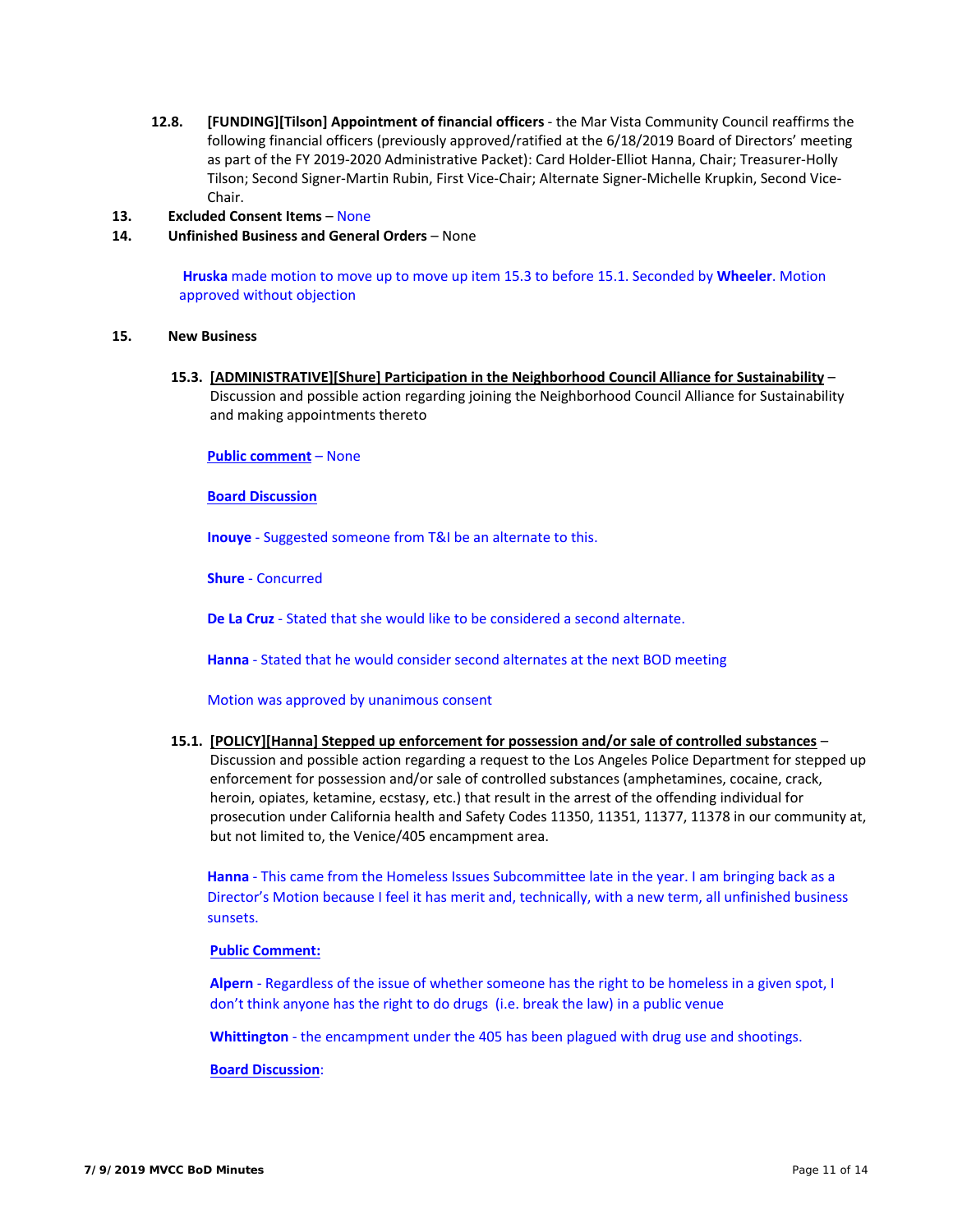**Wheeler** - Can we amend the motion to remove the reference to the unanimous motion by the Homeless Issues Committee as she cannot find any record of this action in their minutes?

**Hanna** – Suggested it be remanded to the Homeless Issues Subcommittee for further consideration.

**Wheeler** ‐ Agreed and added that this would permit the inclusion of recent strides on the issue made by the city.

Wheeler made motion to so do which was seconded by Rubin

#### **Public Comment**:

Unidentified Stakeholder ‐ Agreed

#### **Board Discussion**:

**Seretti** - Would like to get this done asap due to number of residents affected by this along Venice, Grand View and Pacific. Has been told by LAPD that if they see someone doing drugs it's a 911 but it's also super low priority. Would like to amend this to include all the encampments along Venice Blvd and the adjacent streets, to maintain the progress and intent of the Great Street.

**Hanna** - Noted the time limitations of the evening and suggested it be remanded to the Homeless Issues Committee or remain as unfinished business.

# **Seretti** ‐ Concurred

Motion committed to the Homeless Issues Subcommittee, by unanimous consent, to be discussed and reworded.

**15.2. [POLICY][Shure] Enforcement regarding Ellis Act conversions** ‐ Discussion and possible action regarding a resolution calling upon the City Council and Department of Planning to enforce Los Angeles Municipal Code Section 12.95.2(F)(6) for Ellis Act condo conversion Permits and Entitlements.

**Shure** – Described Ellis Act, a 1985 state statute which permits landlord/owners to remove rental units from the market under certain conditions. In order to enact Ellis and still protect Rent Stabilized tenants, cities adopted their own municipal codes to provided additional protection .In Los Angeles it is the municipal code 12.95.2 (F)(6 ) which says that if the local vacancy rate is at 5% or less, and the removal of the RSO units would significantly impact the inventory of affordable units, the Ellis conversion must be denied. The Dept of City Planning consistently fails to enforce this statute going back to 2011, when vacancy rates fell to under 5%. In 2006 Councilmember Rosendahl sponsored a motion mandating that DCP enforce 12.95.2 (F)(6). It was not approved by the Council Housing Committee. The motion is still pending. Councilman Bonin has asked for a report on why this statute is not being enforced. She feels that the MVCC should be at the forefront of this and the motion would put us there.

The effect of passing this motion will be a formal record that the city and the Los Angeles Department of City Planning (DCP) have been informed that this is the official position of the council. Any small lot subdivision plan that she receives, from this day forward, is if it's displacing people in rent-controlled units, will be made aware, that the development will not be considered by PLUM and the MVCC will send a recommendation to DCP that their application should be denied.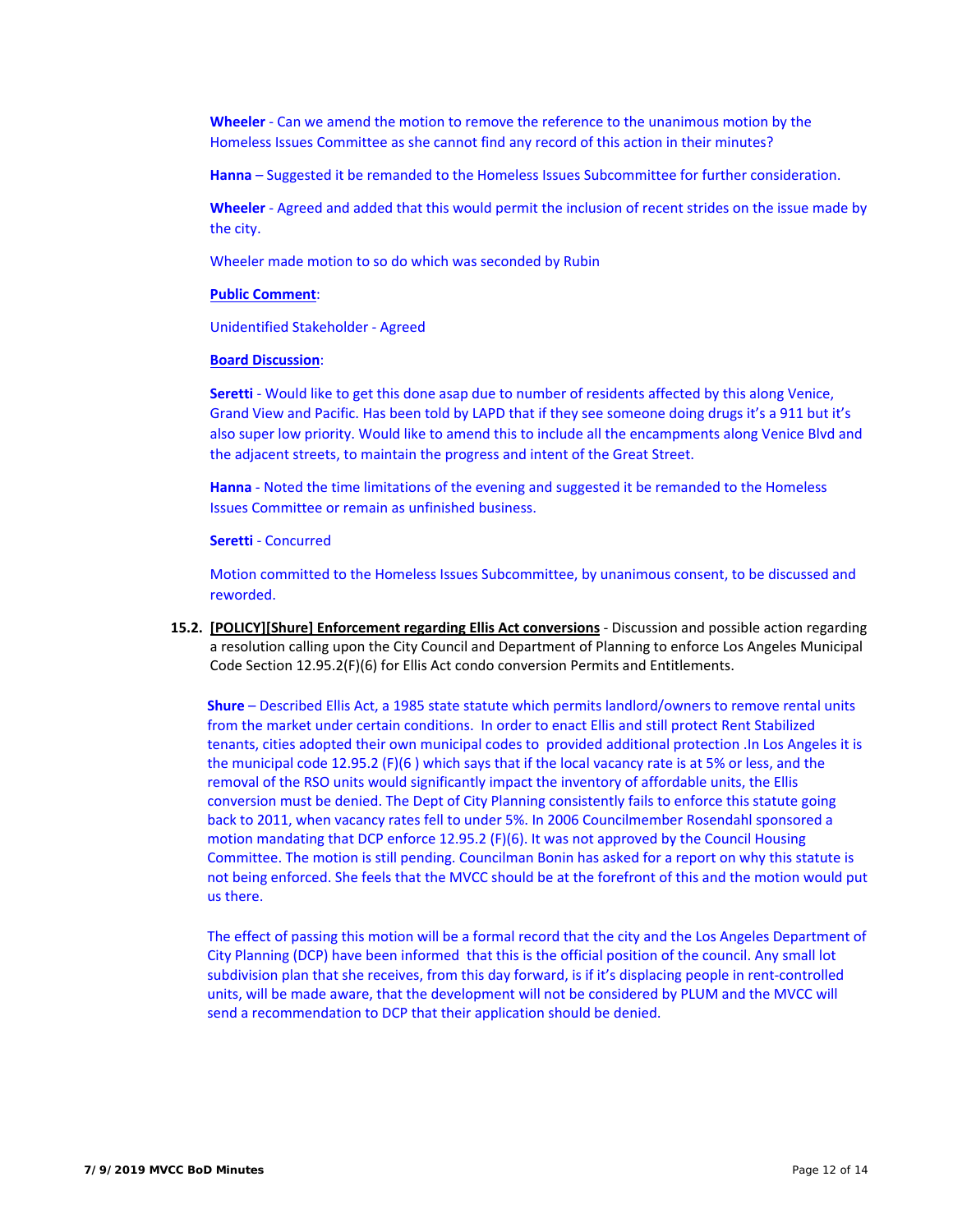#### **Public Comment**

**Whittington** ‐ Instead of putting a bandage on the homeless issues, it would be in the best interest to prevent people from falling in the cracks in the first place. After they do fall through the cracks it becomes much more difficult and expensive to help them. Suggestion is to expand rent control to buildings back to 1998. If you haven't made a return on your investment then you're not succeeding as a businessman.

**Alpern** ‐ The problem on this issue is the discrepancy between what public officials say and what they do. If they simply followed the law it would reduce homelessness. If we had listened to Bill Rosendahl, we would have more affordable housing now.

**De La Cruz** – Supported the motion,

#### **Board Discussion**

**Inouye** ‐ Are you going to fill out a CIS form?

**Shure** ‐ No. Bonin's motion is merely for a report, and Rosendahl's motion has not yet been acted upon. We will be sending an advisory notice to DCP, CD11 and 5 that we are opposed to any development that will displace RSO tenants and to please support our position.

**Hruska** ‐ This affects a lot of subdivisions conversions. There are at least three going on right now. This something we can really make a difference with.

**Ambriz** ‐ You mentioned that the automatic response for the council will be denial. Is there any room for any additional considerations if the PLUM Chair, Vice-Chair, or any other stakeholder asks for special consideration?

**Shure** - I would consider talking to the Board Chair to make a motion for an exception for a developer that has already relocated tenants to other affordable housing. I have at least six developers doing this and we have 9 more coming at us.

Motion was approved by unanimous consent

#### **16. Adjournment** – Meeting adjourned at 9:50 p.m.

- *\* PUBLIC POSTING OF AGENDAS MVCC agendas are posted for public review at Mar Vista Recreation Center, 11430 Woodbine Street, Mar Vista, CA 90066*
- Subscribe to our agendas via email through L.A. City's Early Notification System at http://www.lacity.org/subscriptions or via at our website, http. *\* THE AMERICAN WITH DISABILITIES ACT - As a covered entity under Title II of the Americans with Disabilities Act, the City of Los Angeles does not discriminate*  on the basis of disability and, upon request, will provide reasonable accommodation to ensure equal access to its programs, services and activities, including sign *language interpreters, assistive listening devices and other auxiliary aids and/or services. To ensure availability of services, please make your request at least 3 business days (72 hours) prior to the meeting you wish to attend by contacting chair@marvista.org.*
- *\* SERVICIOS DE TRADUCCION Si require servicios de traducción, favor de avisar al Concejo Vecinal 3 días de trabajo (72 horas) antes del evento. Por favor contacte a chair@marvista.org para avisar al Concejo Vecinal.*
- *\* PUBLIC ACCESS OF RECORDS In compliance with Government Code section 54957.5, non-exempt writings that are distributed to a majority or all of the board*  in advance of a meeting may be viewed at our website, http://www.marvista.org, or at the scheduled meeting. In addition, if you would like a copy of any record *related to an item on the agenda, please contact secretary@marvista.org.*

*<sup>\*</sup> PUBLIC INPUT AT NEIGHBORHOOD COUNCIL MEETINGS – The public is requested to fill out a "Speaker Card" to address the Board on any agenda item before*  the Board takes an action on an item. Comments from the public on agenda items will be heard only when the respective item is being considered. Comments from<br>the public on other matters not appearing on the agenda that are *note that under the Brown Act, the Board is prevented from acting on a matter that you bring to its attention during the General Public Comment period; however,*  the issue raised by a member of the public may become the subject of a future Board meeting. Public comment is limited to 3 minutes per speaker, unless adjusted *by the presiding officer of the Board.*